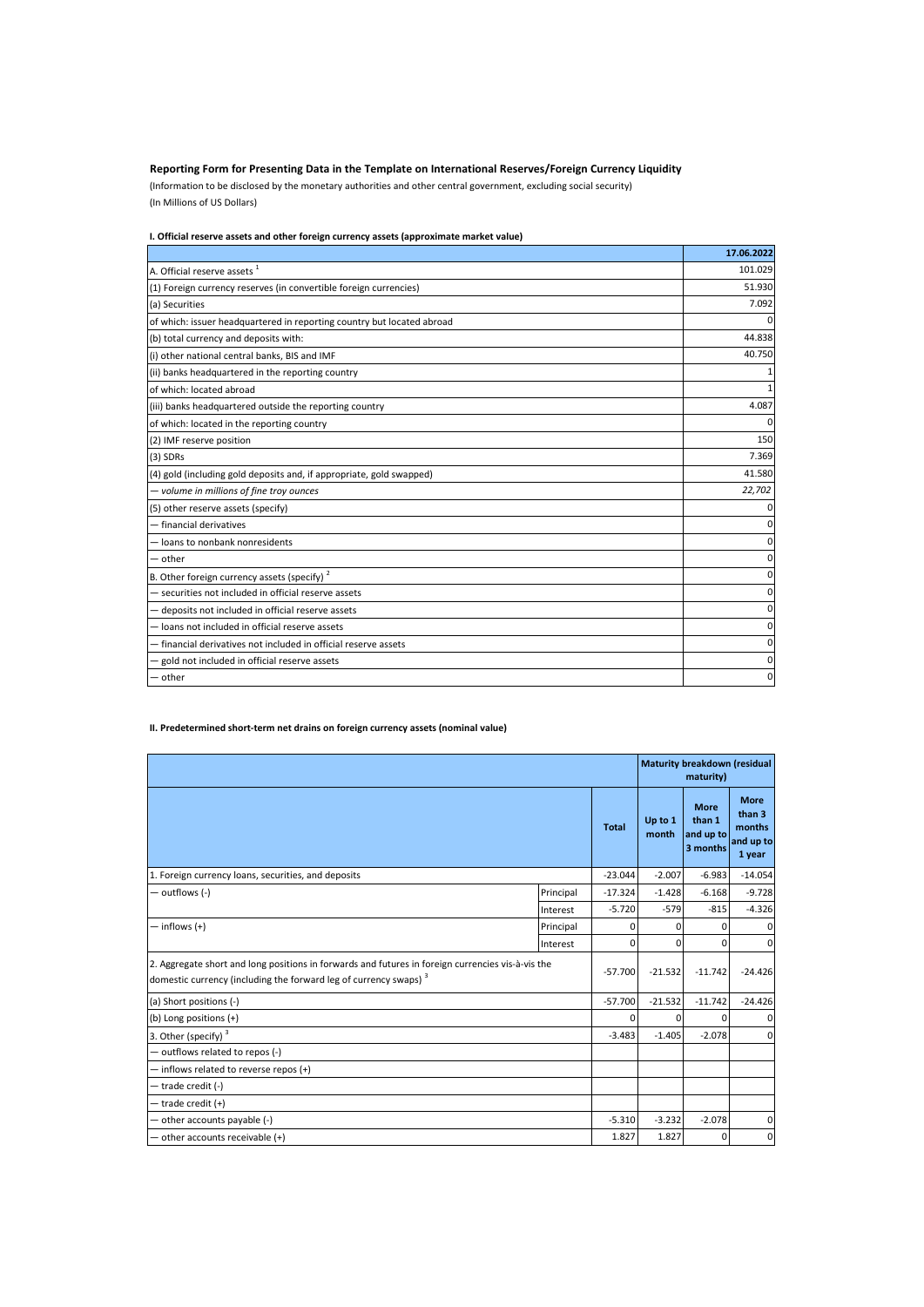# **III. Contingent short-term net drains on foreign currency assets (nominal value)**

|                                                                                                                                                                                             |              | <b>Maturity breakdown</b><br>(residual maturity, where<br>applicable) |                                                |                                                        |
|---------------------------------------------------------------------------------------------------------------------------------------------------------------------------------------------|--------------|-----------------------------------------------------------------------|------------------------------------------------|--------------------------------------------------------|
|                                                                                                                                                                                             | <b>Total</b> | Up to 1<br>month                                                      | <b>More</b><br>than 1<br>and up to<br>3 months | <b>More</b><br>than 3<br>months<br>and up to<br>1 year |
| 1. Contingent liabilities in foreign currency                                                                                                                                               | $-56.084$    |                                                                       |                                                |                                                        |
| (a) Collateral guarantees on debt falling due within 1 year                                                                                                                                 | $-3.204$     | $-213$                                                                | $-175$                                         | $-2.816$                                               |
| (b) Other contingent liabilities <sup>4</sup>                                                                                                                                               | $-52.880$    |                                                                       |                                                |                                                        |
| 2. Foreign currency securities issued with embedded options (puttable bonds)                                                                                                                | 0            |                                                                       |                                                |                                                        |
| 3. Undrawn, unconditional credit lines provided by:                                                                                                                                         | 0            | 0                                                                     | 0                                              | 0                                                      |
| (a) other national monetary authorities, BIS, IMF, and other international organizations                                                                                                    |              |                                                                       |                                                |                                                        |
| - other national monetary authorities (+)                                                                                                                                                   |              |                                                                       |                                                |                                                        |
| BIS (+)                                                                                                                                                                                     |              |                                                                       |                                                |                                                        |
| – IMF (+)                                                                                                                                                                                   |              |                                                                       |                                                |                                                        |
| other international organizations (+)                                                                                                                                                       |              |                                                                       |                                                |                                                        |
| (b) with banks and other financial institutions headquartered in the reporting country (+)                                                                                                  |              |                                                                       |                                                |                                                        |
| (c) with banks and other financial institutions headquartered outside the reporting country (+)                                                                                             |              |                                                                       |                                                |                                                        |
| 4. Undrawn, unconditional credit lines provided to:                                                                                                                                         | 0            | 0                                                                     | 0                                              | 0                                                      |
| (a) other national monetary authorities, BIS, IMF, and other international organizations                                                                                                    |              |                                                                       |                                                |                                                        |
|                                                                                                                                                                                             |              |                                                                       |                                                |                                                        |
| other national monetary authorities (-)                                                                                                                                                     |              |                                                                       |                                                |                                                        |
| – BIS (-)                                                                                                                                                                                   |              |                                                                       |                                                |                                                        |
| · IMF (-)                                                                                                                                                                                   |              |                                                                       |                                                |                                                        |
| - other international organizations (-)                                                                                                                                                     |              |                                                                       |                                                |                                                        |
| (b) banks and other financial institutions headquartered in reporting country (-)                                                                                                           |              |                                                                       |                                                |                                                        |
| (c) banks and other financial institutions headquartered outside the reporting country (-)<br>5. Aggregate short and long positions of options in foreign currencies vis-à-vis the domestic |              |                                                                       |                                                |                                                        |
| currency                                                                                                                                                                                    |              |                                                                       |                                                |                                                        |
| (a) Short positions                                                                                                                                                                         | 0            | 0                                                                     | 0                                              | 0                                                      |
| (i) Bought puts                                                                                                                                                                             |              |                                                                       |                                                |                                                        |
| (ii) Written calls                                                                                                                                                                          |              |                                                                       |                                                |                                                        |
| (b) Long positions                                                                                                                                                                          | 0            | 0                                                                     | $\mathbf 0$                                    | $\mathbf 0$                                            |
| (i) Bought calls                                                                                                                                                                            |              |                                                                       |                                                |                                                        |
| (ii) Written puts                                                                                                                                                                           |              |                                                                       |                                                |                                                        |
| PRO MEMORIA: In-the-money options                                                                                                                                                           |              |                                                                       |                                                |                                                        |
| (1) At current exchange rate                                                                                                                                                                |              |                                                                       |                                                |                                                        |
| (a) Short position                                                                                                                                                                          | 0            | 0                                                                     | 0                                              | 0                                                      |
| (b) Long position                                                                                                                                                                           | 0            | 0                                                                     | 0                                              | $\mathbf 0$                                            |
| $(2) + 5$ % (depreciation of 5%)                                                                                                                                                            |              |                                                                       |                                                |                                                        |
| (a) Short position                                                                                                                                                                          | 0            | 0                                                                     | 0                                              | 0                                                      |
| (b) Long position                                                                                                                                                                           | 0            | 0                                                                     | $\overline{0}$                                 | 0                                                      |
| $(3) - 5$ % (appreciation of 5%)                                                                                                                                                            |              |                                                                       |                                                |                                                        |
| (a) Short position                                                                                                                                                                          | 0            | 0                                                                     | 0                                              | 0                                                      |
| (b) Long position                                                                                                                                                                           | 0            | 0                                                                     | 0                                              | $\mathbf 0$                                            |
|                                                                                                                                                                                             |              |                                                                       |                                                |                                                        |
| (4) +10 % (depreciation of 10%)                                                                                                                                                             |              |                                                                       |                                                |                                                        |
| (a) Short position                                                                                                                                                                          | 0            | 0                                                                     | 0                                              | $\mathbf 0$<br>$\mathbf 0$                             |
| (b) Long position                                                                                                                                                                           | 0            | 0                                                                     | 0                                              |                                                        |
| (5) - 10 % (appreciation of 10%)                                                                                                                                                            |              |                                                                       |                                                |                                                        |
| (a) Short position                                                                                                                                                                          | 0            | 0                                                                     | 0                                              | $\mathbf 0$                                            |
| (b) Long position                                                                                                                                                                           | 0            | 0                                                                     | 0                                              | $\mathbf 0$                                            |
| (6) Other (specify)                                                                                                                                                                         |              |                                                                       |                                                |                                                        |
| (a) Short position                                                                                                                                                                          | 0            | 0                                                                     | $\mathbf 0$                                    | $\mathbf 0$                                            |
| (b) Long position                                                                                                                                                                           | 0            | 0                                                                     | 0                                              | 0                                                      |